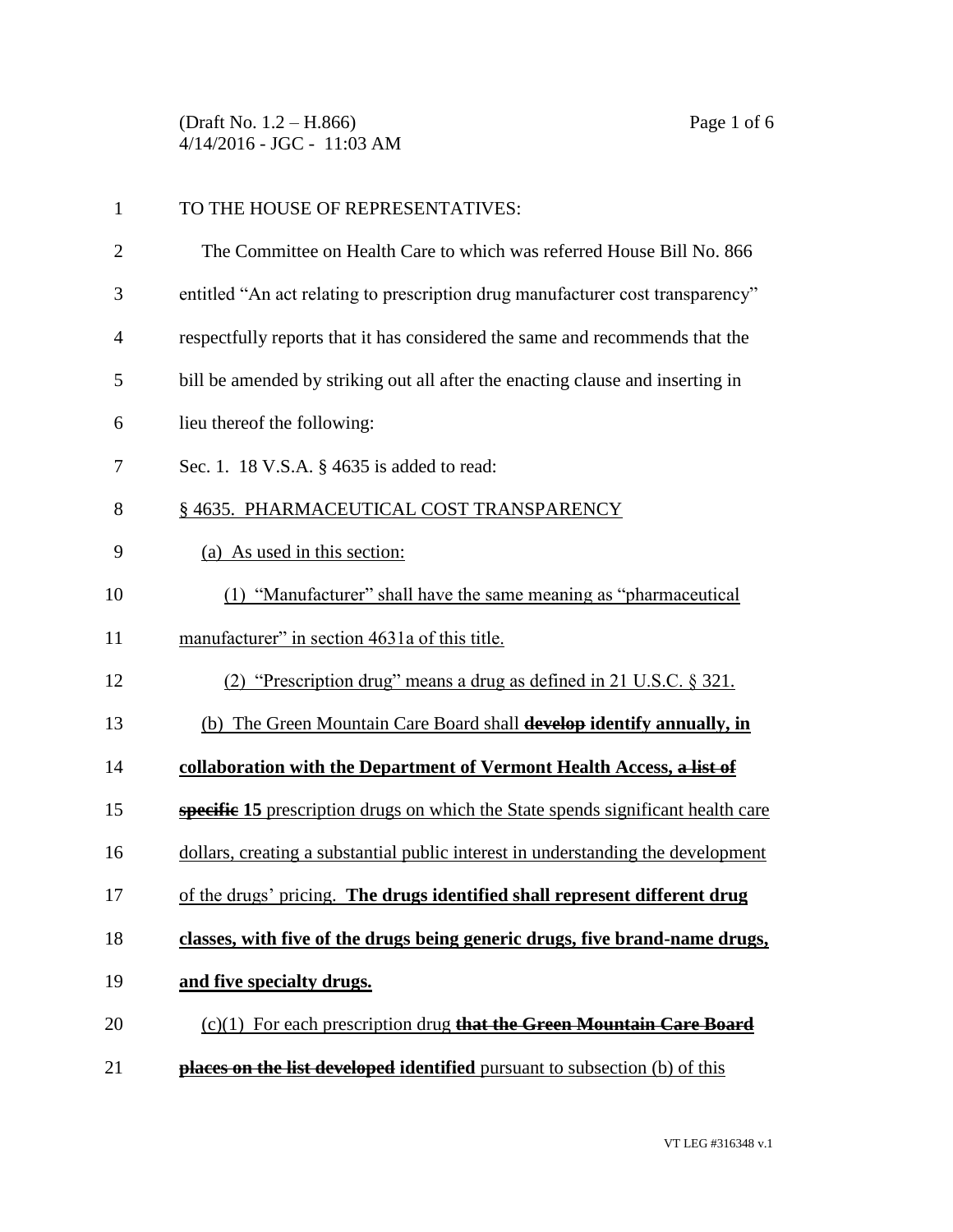(Draft No. 1.2 – H.866) Page 2 of 6 4/14/2016 - JGC - 11:03 AM

| $\mathbf{1}$   | section, the Board shall require the drug's manufacturer to report the following     |  |  |
|----------------|--------------------------------------------------------------------------------------|--|--|
| $\overline{2}$ | information by drug name:                                                            |  |  |
| 3              | (A) the number of years the drug has been available for purchase in                  |  |  |
| $\overline{4}$ | the United States;                                                                   |  |  |
| 5              | (B) the year the patent for each formulation of the drug was                         |  |  |
| 6              | approved and the number of years remaining, if any, on the patent for each           |  |  |
| 7              | formulation of the drug;                                                             |  |  |
| 8              | (C) the total research and development costs paid by the                             |  |  |
| 9              | manufacturer over the preceding seven years and, separately and to the extent        |  |  |
| 10             | the manufacturer has the information, the total research and development costs       |  |  |
| 11             | paid by any predecessor and by any third party, public or private, in the            |  |  |
| 12             | development of the drug, showing both the total amounts spent on research and        |  |  |
| 13             | development by the manufacturer, its predecessors, and third parties over time       |  |  |
| 14             | and the amounts spent by each per year as well as any amounts from federal,          |  |  |
| 15             | State, or other governmental programs and any form of subsidies, grants, tax         |  |  |
| 16             | credits, or other support;                                                           |  |  |
| 17             | (D) the costs of clinical trials and other regulatory costs paid by the              |  |  |
| 18             | manufacturer over the preceding seven years by year and by clinical trial            |  |  |
| 19             | <b>phase</b> and, separately and to the extent the manufacturer has the information, |  |  |
| 20             | the costs of clinical trials and other regulatory costs paid by any predecessor in   |  |  |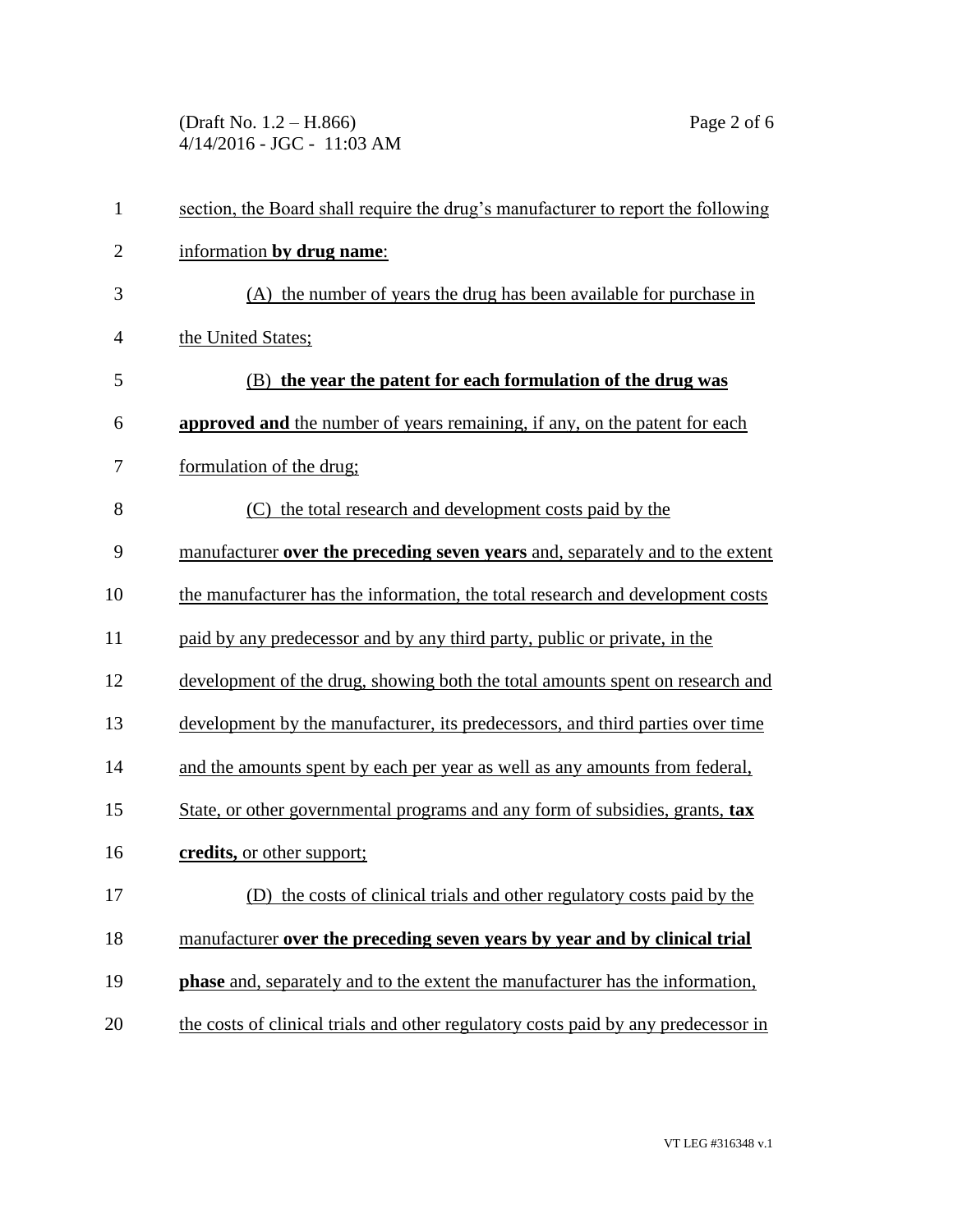(Draft No. 1.2 – H.866) Page 3 of 6 4/14/2016 - JGC - 11:03 AM

| $\mathbf{1}$   | the development of the drug, as well as the cost of any postclinical studies        |  |
|----------------|-------------------------------------------------------------------------------------|--|
| $\overline{2}$ | mandated by the U.S. Food and Drug Administration;                                  |  |
| 3              | (E) other costs to acquire the drug, including costs for the purchase of            |  |
| $\overline{4}$ | patents, licensing, property rights, or acquisition of a corporate entity owning    |  |
| 5              | rights to the drug while in development;                                            |  |
| 6              | (F) any other information the manufacturer believes to be                           |  |
| 7              | pertinent to the Board's complete understanding of the costs related to             |  |
| 8              | developing and manufacturing the drug or to the drug's price;                       |  |
| 9              | amounts spent per year for the preceding seven years on<br>(F)                      |  |
| 10             | direct-to-consumer advertising for the drug and on physician detailing              |  |
| 11             | activities related to the drug, both in Vermont and nationally;                     |  |
| 12             | (G) a cumulative annual history of increases in the average wholesale               |  |
| 13             | price and wholesale acquisition cost of the drug, using the National Drug           |  |
| 14             | <b>Code, over the preceding five-year period, expressed as percentages, and the</b> |  |
| 15             | month each such increase took effect;                                               |  |
| 16             | (H) prices for the drug charged to purchasers outside the United                    |  |
| 17             | States, by country, for a representative set of five countries to be selected       |  |
| 18             | annually by the Green Mountain Care Board the U.S. Veterans                         |  |
| 19             | Administration and to 340B covered entities, using the National Drug                |  |
| 20             | Code;                                                                               |  |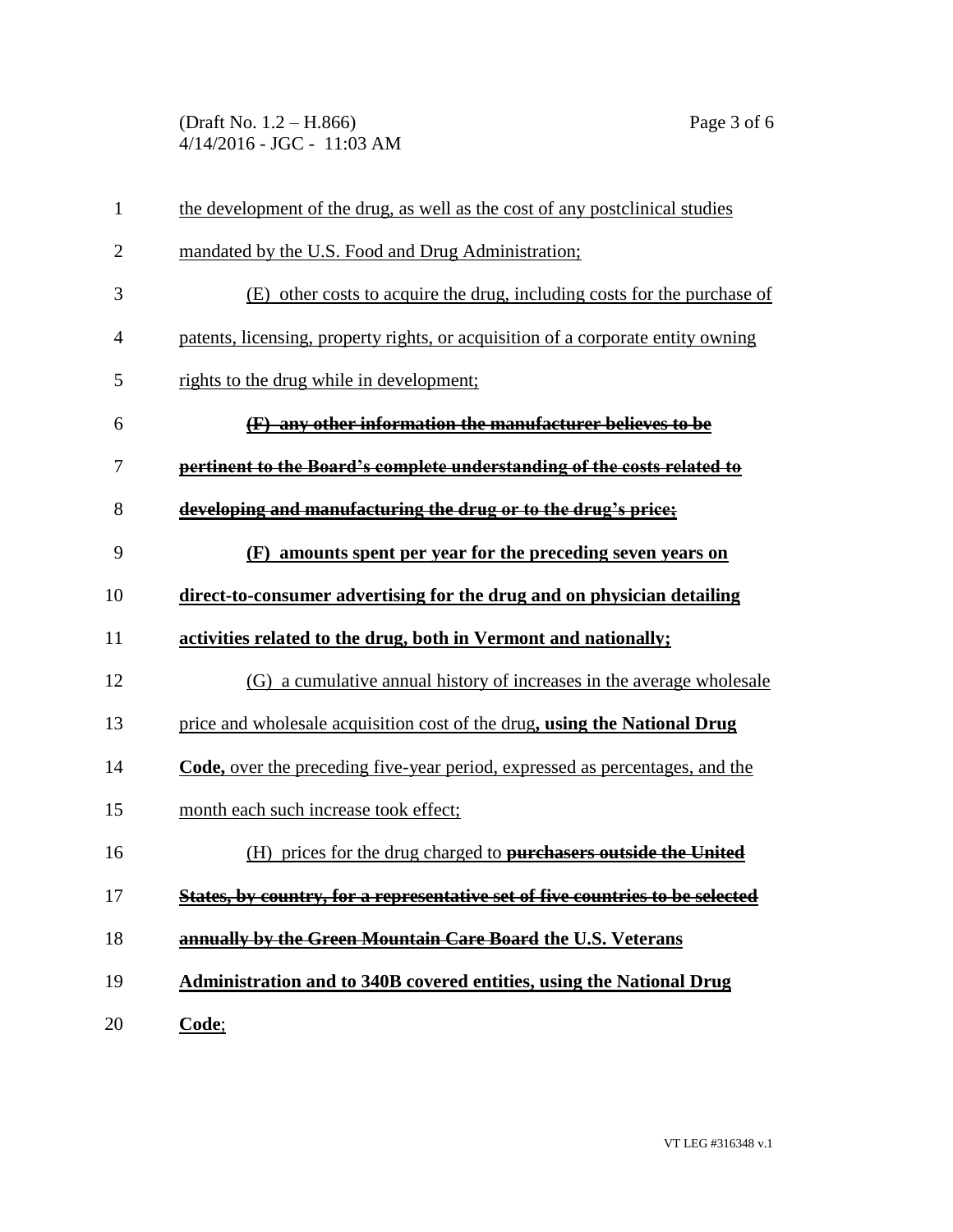(Draft No. 1.2 – H.866) Page 4 of 6 4/14/2016 - JGC - 11:03 AM

| $\mathbf{1}$   | (I) prices charged to typical purchasers in Vermont during the                |  |
|----------------|-------------------------------------------------------------------------------|--|
| $\overline{2}$ | previous year, including pharmacies, pharmacy chains, pharmacy wholesalers,   |  |
| 3              | hospitals, physician practices, and other direct purchasers of prescription   |  |
| 4              | drugs; and                                                                    |  |
| 5              | (J) typical prices charged to <b>pharmacy benefit managers mail-</b>          |  |
| 6              | order pharmacies for distribution in Vermont during the previous year, net of |  |
| 7              | rebates and of other payments from the manufacturer to the pharmacy           |  |
| 8              | benefit manager and the pharmacy benefit manager to the manufacturer.         |  |
| 9              | (2) The manufacturer may provide to the Board any additional                  |  |
| 10             | information the manufacturer believes may be pertinent to the Board's         |  |
| 11             | complete understanding of the costs related to developing and                 |  |
| 12             | manufacturing the drug or to the drug's price, such as costs related to       |  |
| 13             | acquisition of the drug.                                                      |  |
| 14             | (3) The reported information shall be audited by an independent,              |  |
| 15             | third-party auditor prior to filing The manufacturer shall certify, subject   |  |
| 16             | to the penalties of perjury, that the information provided is truthful,       |  |
| 17             | accurate, and complete.                                                       |  |
| 18             | (d) The Green Mountain Care Board shall provide a report to the General       |  |
| 19             | Assembly on or before December 1 of each year describing based on the         |  |
| 20             | information received from manufacturers pursuant to this section.             |  |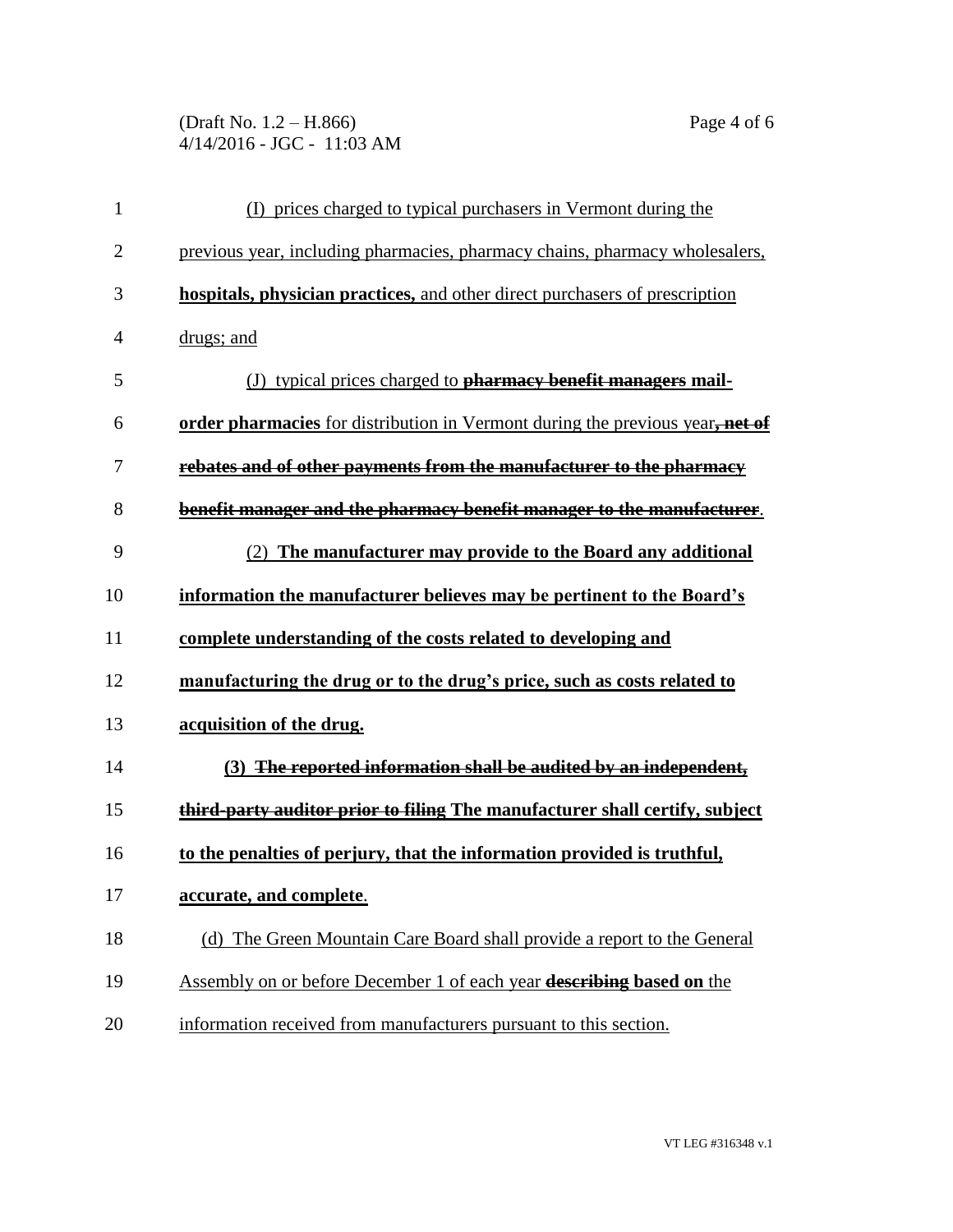(Draft No. 1.2 – H.866) Page 5 of 6 4/14/2016 - JGC - 11:03 AM

| 1              | (1) The <b>Board shall review and analyze report shall be based on the</b>         |  |  |
|----------------|------------------------------------------------------------------------------------|--|--|
| $\mathbf{2}$   | <b>Board's review and analysis of the data. The Board shall aggregate the data</b> |  |  |
| 3              | to determine trends in components of drug production costs, and determine          |  |  |
| $\overline{4}$ | whether the data suggest the need for shall provide recommendations for            |  |  |
| 5              | legislative, administrative, or other policy changes.                              |  |  |
| 6              | (2) The Board shall report aggregated data by drug class in a                      |  |  |
| 7              | manner that maximizes the utility of the data while protecting the                 |  |  |
| 8              | <u>financial, competitive, or proprietary nature of the information.</u>           |  |  |
| 9              | (3) The report shall include a statement the total cost to the State of            |  |  |
| 10             | <b>Vermont of total State spending</b> for the year for each drug identified       |  |  |
| 11             | pursuant to subsection (a) of this section paid for through the State Employees    |  |  |
| 12             | Health Benefit Plan, Medicaid, VPharm, and any other State program for the         |  |  |
| 13             | purchase of prescription drugs, as well as the number of prescriptions for         |  |  |
| 14             | each drug dispensed to individuals enrolled in these programs.                     |  |  |
| 15             | (4) The Board shall also post the report on the Board's website.                   |  |  |
| 16             | (e) Information and reports provided to the Green Mountain Care Board              |  |  |
| 17             | pursuant to this section are is exempt from public inspection and copying          |  |  |
| 18             | under the Public Records Act and shall not be released in a manner that            |  |  |
| 19             | allows for the identification of an individual drug or manufacturer or that        |  |  |
| 20             | is likely to compromise the financial, competitive, or proprietary nature of       |  |  |
| 21             | the information. Any public reporting of the information shall be                  |  |  |